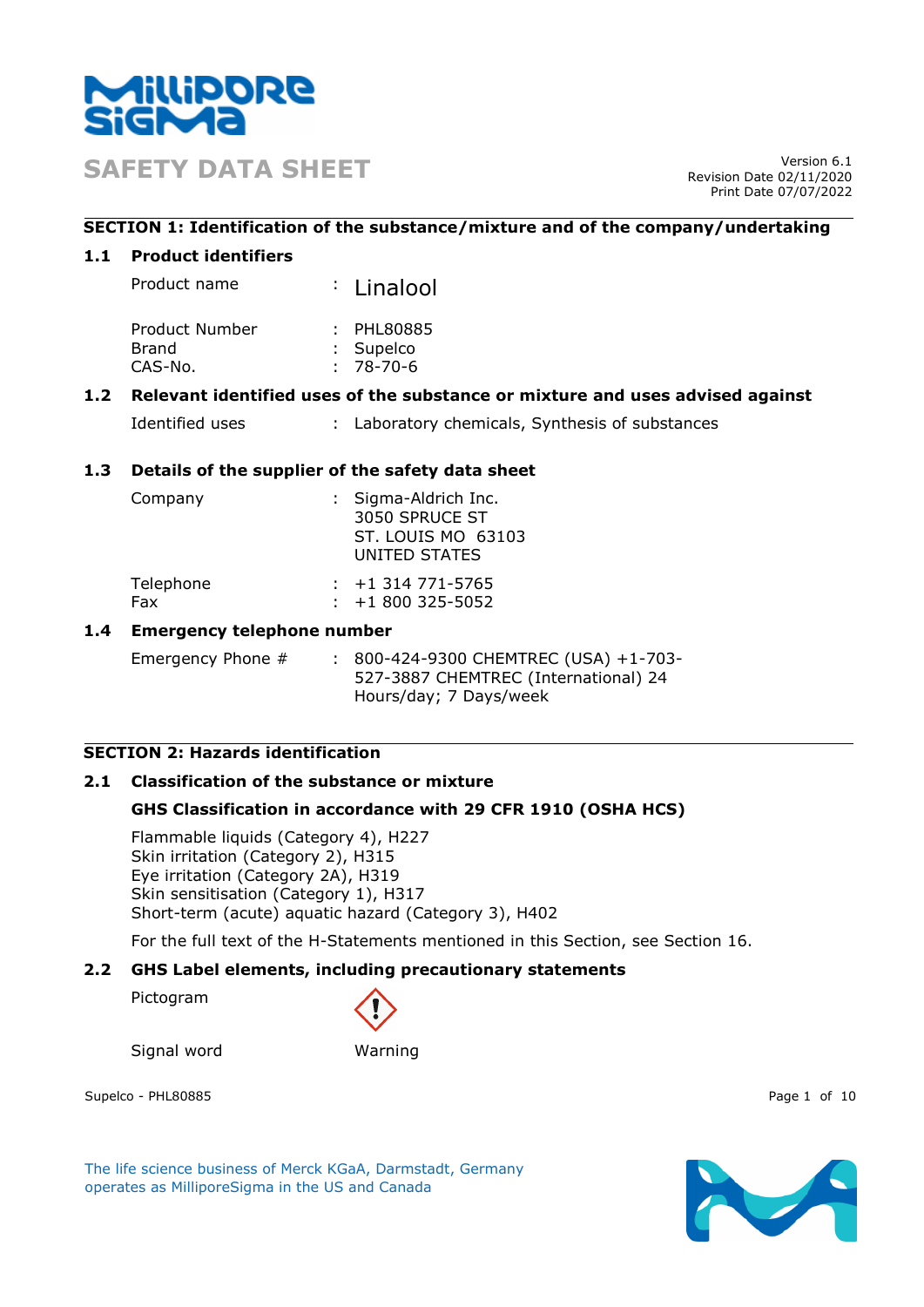| Hazard statement(s)        |                                                                         |
|----------------------------|-------------------------------------------------------------------------|
| H <sub>227</sub>           | Combustible liquid.                                                     |
| H315                       | Causes skin irritation.                                                 |
| H317                       | May cause an allergic skin reaction.                                    |
| H319                       | Causes serious eye irritation.                                          |
| H402                       | Harmful to aquatic life.                                                |
| Precautionary statement(s) |                                                                         |
| P <sub>210</sub>           | Keep away from heat/sparks/open flames/hot surfaces. No<br>smoking.     |
| P <sub>261</sub>           | Avoid breathing dust/ fume/ gas/ mist/ vapours/ spray.                  |
| P264                       | Wash skin thoroughly after handling.                                    |
| P272                       | Contaminated work clothing must not be allowed out of the<br>workplace. |
| P273                       | Avoid release to the environment.                                       |
| P280                       | Wear protective gloves/ eye protection/ face protection.                |
| $P302 + P352$              | IF ON SKIN: Wash with plenty of soap and water.                         |
| $P305 + P351 + P338$       | IF IN EYES: Rinse cautiously with water for several minutes.            |
|                            | Remove contact lenses, if present and easy to do. Continue<br>rinsing.  |
| $P333 + P313$              | If skin irritation or rash occurs: Get medical advice/attention.        |
| $P337 + P313$              | If eye irritation persists: Get medical advice/ attention.              |
| P362                       | Take off contaminated clothing and wash before reuse.                   |
| $P370 + P378$              | In case of fire: Use dry sand, dry chemical or alcohol-resistant        |
|                            | foam to extinguish.                                                     |
| $P403 + P235$              | Store in a well-ventilated place. Keep cool.                            |
| P501                       | Dispose of contents/ container to an approved waste disposal<br>plant.  |

## **2.3 Hazards not otherwise classified (HNOC) or not covered by GHS** - none

## **SECTION 3: Composition/information on ingredients**

| 3.1 | <b>Substances</b><br>Synonyms                    |   | Linalyl alcohol                                                             |                                                                                                                  |               |
|-----|--------------------------------------------------|---|-----------------------------------------------------------------------------|------------------------------------------------------------------------------------------------------------------|---------------|
|     | Formula<br>Molecular weight<br>CAS-No.<br>EC-No. | ÷ | C <sub>10</sub> H <sub>18</sub> O<br>154.25 $g/mol$<br>78-70-6<br>201-134-4 |                                                                                                                  |               |
|     | Component                                        |   |                                                                             | Classification                                                                                                   | Concentration |
|     | <b>Linalool</b>                                  |   |                                                                             |                                                                                                                  |               |
|     |                                                  |   |                                                                             | Flam. Liq. 4; Skin Irrit. 2;<br>Eye Irrit. 2A; Skin Sens.<br>1; Aquatic Acute 3; H227,<br>H315, H319, H317, H402 | $\le$ = 100 % |

For the full text of the H-Statements mentioned in this Section, see Section 16.

Supelco - PHL80885 Page 2 of 10

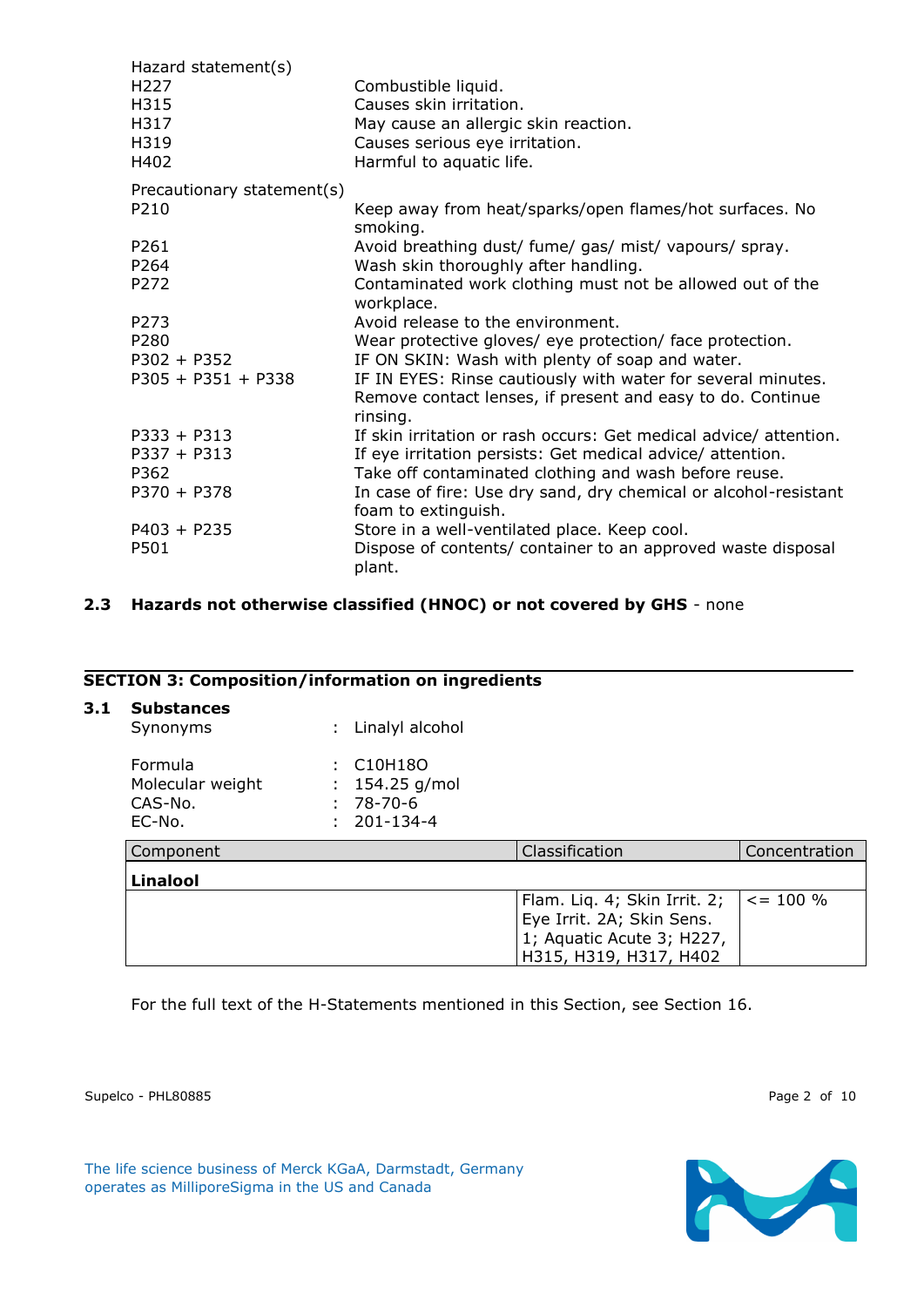## **SECTION 4: First aid measures**

### **4.1 Description of first aid measures**

#### **General advice**

Consult a physician. Show this safety data sheet to the doctor in attendance.

#### **If inhaled**

If breathed in, move person into fresh air. If not breathing, give artificial respiration. Consult a physician.

#### **In case of skin contact**

Wash off with soap and plenty of water. Consult a physician.

#### **In case of eye contact**

Rinse thoroughly with plenty of water for at least 15 minutes and consult a physician.

#### **If swallowed**

Do NOT induce vomiting. Never give anything by mouth to an unconscious person. Rinse mouth with water. Consult a physician.

**4.2 Most important symptoms and effects, both acute and delayed**

The most important known symptoms and effects are described in the labelling (see section 2.2) and/or in section 11

**4.3 Indication of any immediate medical attention and special treatment needed** No data available

## **SECTION 5: Firefighting measures**

#### **5.1 Extinguishing media**

**Suitable extinguishing media** Use water spray, alcohol-resistant foam, dry chemical or carbon dioxide.

### **Unsuitable extinguishing media** Do NOT use water jet.

- **5.2 Special hazards arising from the substance or mixture** Carbon oxides Combustible.
- **5.3 Advice for firefighters** Wear self-contained breathing apparatus for firefighting if necessary.

### **5.4 Further information**

Use water spray to cool unopened containers.

## **SECTION 6: Accidental release measures**

### **6.1 Personal precautions, protective equipment and emergency procedures** Use personal protective equipment. Avoid breathing vapours, mist or gas. Ensure adequate ventilation. Remove all sources of ignition. Beware of vapours accumulating to form explosive concentrations. Vapours can accumulate in low areas. For personal protection see section 8.

Supelco - PHL80885 Page 3 of 10



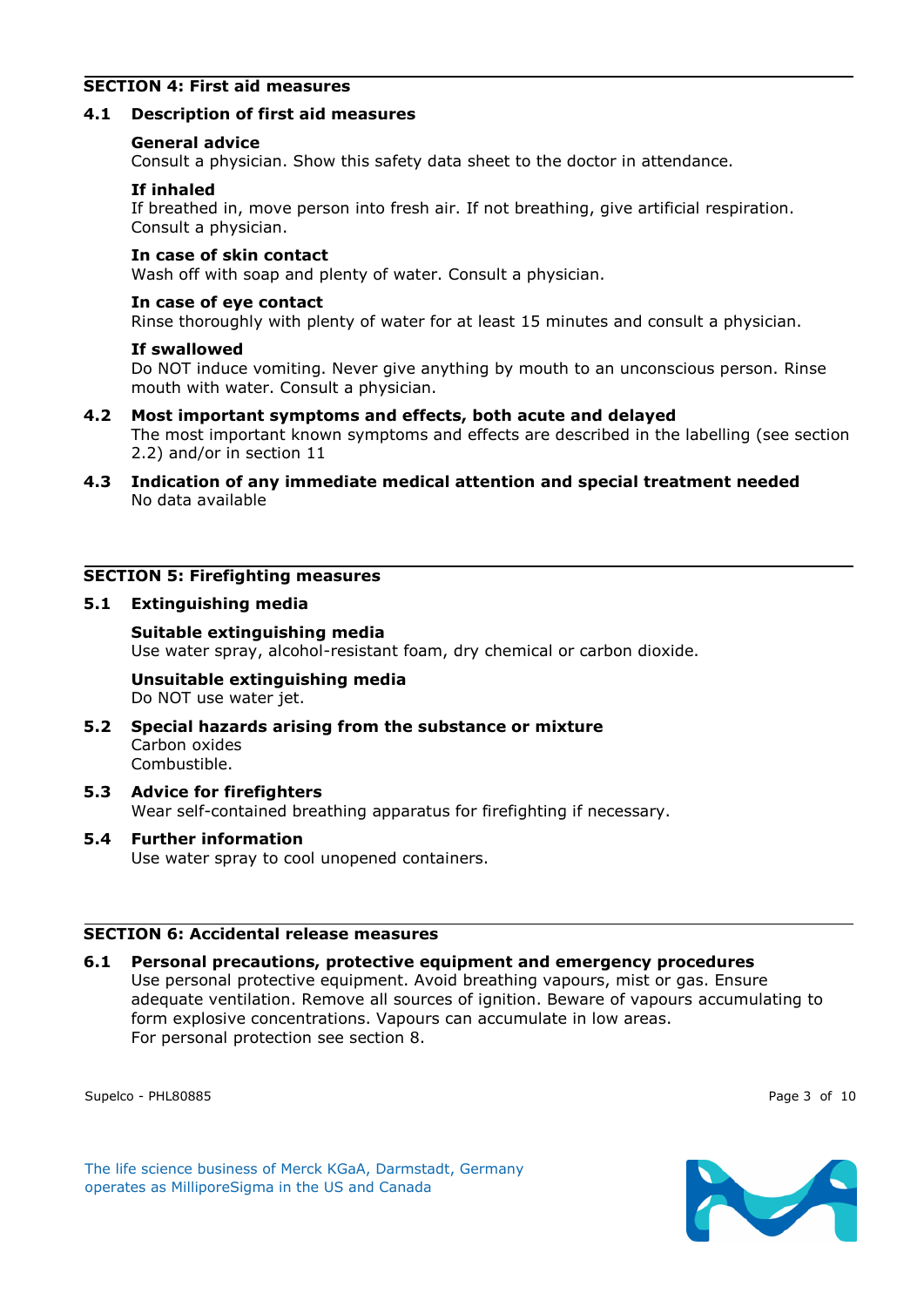## **6.2 Environmental precautions**

Prevent further leakage or spillage if safe to do so. Do not let product enter drains. Discharge into the environment must be avoided.

## **6.3 Methods and materials for containment and cleaning up**

Contain spillage, and then collect with non-combustible absorbent material, (e.g. sand, earth, diatomaceous earth, vermiculite) and place in container for disposal according to local / national regulations (see section 13). Keep in suitable, closed containers for disposal.

#### **6.4 Reference to other sections** For disposal see section 13.

### **SECTION 7: Handling and storage**

#### **7.1 Precautions for safe handling**

Avoid contact with skin and eyes. Avoid inhalation of vapour or mist. Keep away from sources of ignition - No smoking.Take measures to prevent the build up of electrostatic charge.

For precautions see section 2.2.

#### **7.2 Conditions for safe storage, including any incompatibilities** Keep container tightly closed in a dry and well-ventilated place.

Recommended storage temperature 2 - 8 °C Storage class (TRGS 510): 10: Combustible liquids

### **7.3 Specific end use(s)**

Apart from the uses mentioned in section 1.2 no other specific uses are stipulated

#### **SECTION 8: Exposure controls/personal protection**

### **8.1 Control parameters**

**Components with workplace control parameters** Contains no substances with occupational exposure limit values.

#### **8.2 Exposure controls**

### **Appropriate engineering controls**

Handle in accordance with good industrial hygiene and safety practice. Wash hands before breaks and at the end of workday.

### **Personal protective equipment**

### **Eye/face protection**

Face shield and safety glasses Use equipment for eye protection tested and approved under appropriate government standards such as NIOSH (US) or EN 166(EU).

### **Skin protection**

Handle with gloves. Gloves must be inspected prior to use. Use proper glove removal technique (without touching glove's outer surface) to avoid skin contact with this product. Dispose of contaminated gloves after use in accordance with applicable laws and good laboratory practices. Wash and dry hands.

Supelco - PHL80885 Page 4 of 10

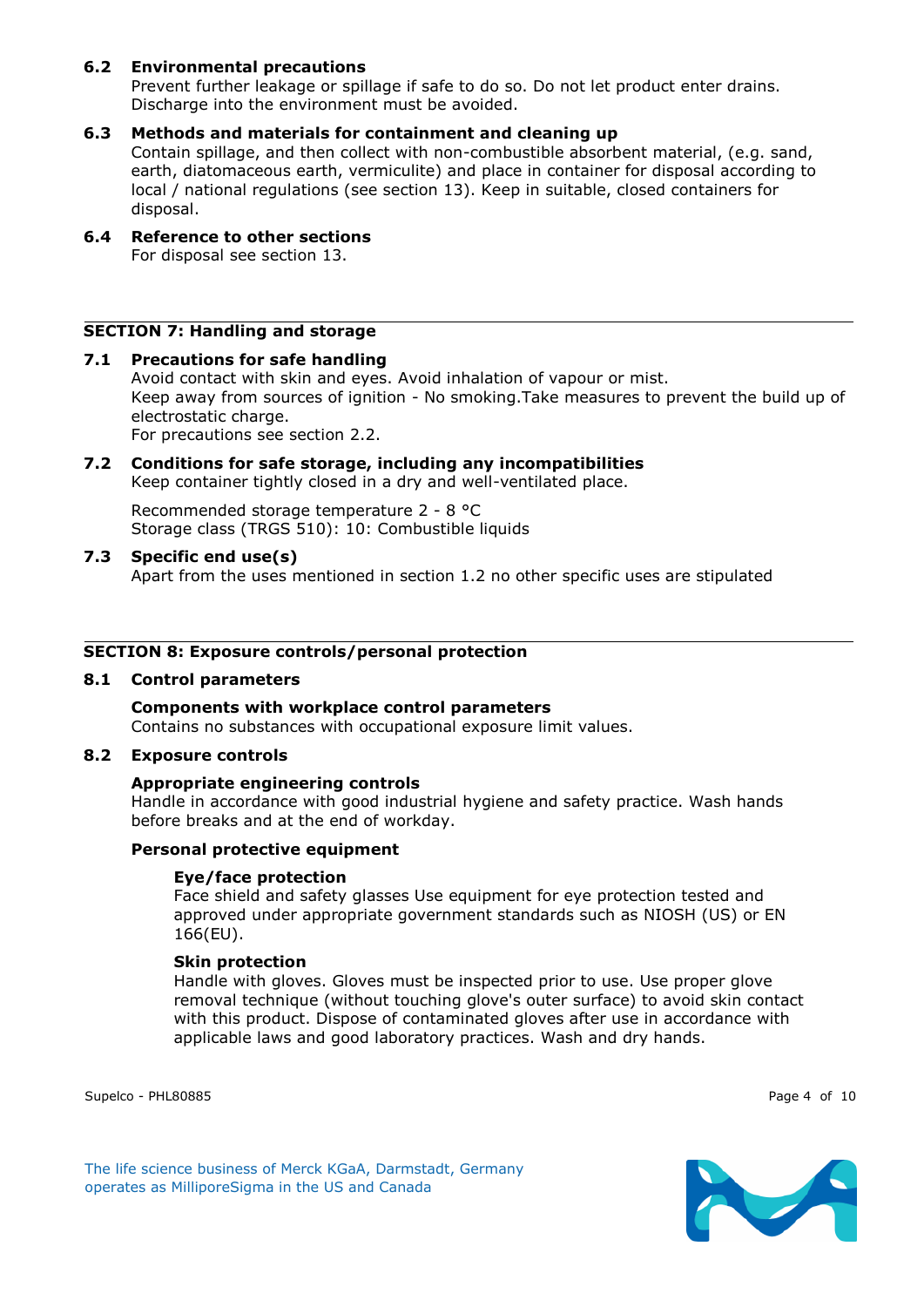## **Body Protection**

Complete suit protecting against chemicals, The type of protective equipment must be selected according to the concentration and amount of the dangerous substance at the specific workplace.

### **Respiratory protection**

Where risk assessment shows air-purifying respirators are appropriate use a fullface respirator with multi-purpose combination (US) or type ABEK (EN 14387) respirator cartridges as a backup to engineering controls. If the respirator is the sole means of protection, use a full-face supplied air respirator. Use respirators and components tested and approved under appropriate government standards such as NIOSH (US) or CEN (EU).

## **Control of environmental exposure**

Prevent further leakage or spillage if safe to do so. Do not let product enter drains. Discharge into the environment must be avoided.

## **SECTION 9: Physical and chemical properties**

### **9.1 Information on basic physical and chemical properties**

| a)        | Appearance                                         | Form: clear, liquid<br>Colour: colourless                                                                                                                                                   |
|-----------|----------------------------------------------------|---------------------------------------------------------------------------------------------------------------------------------------------------------------------------------------------|
| b)        | Odour                                              | pleasantfloral                                                                                                                                                                              |
| C)        | <b>Odour Threshold</b>                             | No data available                                                                                                                                                                           |
| d)        | pH                                                 | 4.5 at 1.45 g/l at 25 °C (77 °F)                                                                                                                                                            |
| e)        | Melting<br>point/freezing point                    | Melting point: < -100 °C (< -148 °F)<br>Freezing point: $> -74$ °C ( $> -101$ °F) at ca.993 hPa - OECD Test<br>Guideline 102                                                                |
| f)        | Initial boiling point<br>and boiling range         | 199.1 °C 390.4 °F at 1,013.25 hPa<br>196.3 °C (385.3 °F) at 992 hPa - OECD Test Guideline 103                                                                                               |
| g)        | Flash point                                        | ca.77.2 °C (171.0 °F) - Pensky-Martens closed cup - ISO<br>271981 °C (178 °F) - closed cup - DIN 51758                                                                                      |
| h)        | Evaporation rate                                   | No data available                                                                                                                                                                           |
| i)        | Flammability (solid,<br>gas)                       | No data available                                                                                                                                                                           |
| j)        | Upper/lower<br>flammability or<br>explosive limits | Upper explosion limit: $5.2 \%$ (V)<br>Lower explosion limit: $0.9 \%$ (V)                                                                                                                  |
| k)        | Vapour pressure                                    | 0.27 hPa at 25 °C (77 °F) - OECD Test Guideline 104                                                                                                                                         |
| $\vert$ ) | Vapour density                                     | No data available                                                                                                                                                                           |
| m)        | Relative density                                   | 0.86 g/cm3 at 293.15 °C (559.67 °F) - OECD Test Guideline 109                                                                                                                               |
| n)        | Water solubility                                   | insoluble                                                                                                                                                                                   |
| o)        | Partition coefficient:<br>n-octanol/water          | log Pow: 2.84 at 25 °C (77 °F) - OECD Test Guideline 107 -<br>Bioaccumulation is not expected.log Pow: 2.7 at 25 °C (77 °F) -<br>OECD Test Guideline 107 - Bioaccumulation is not expected. |
| p)        | Auto-ignition<br>temperature                       | No data available                                                                                                                                                                           |

Supelco - PHL80885 Page 5 of 10

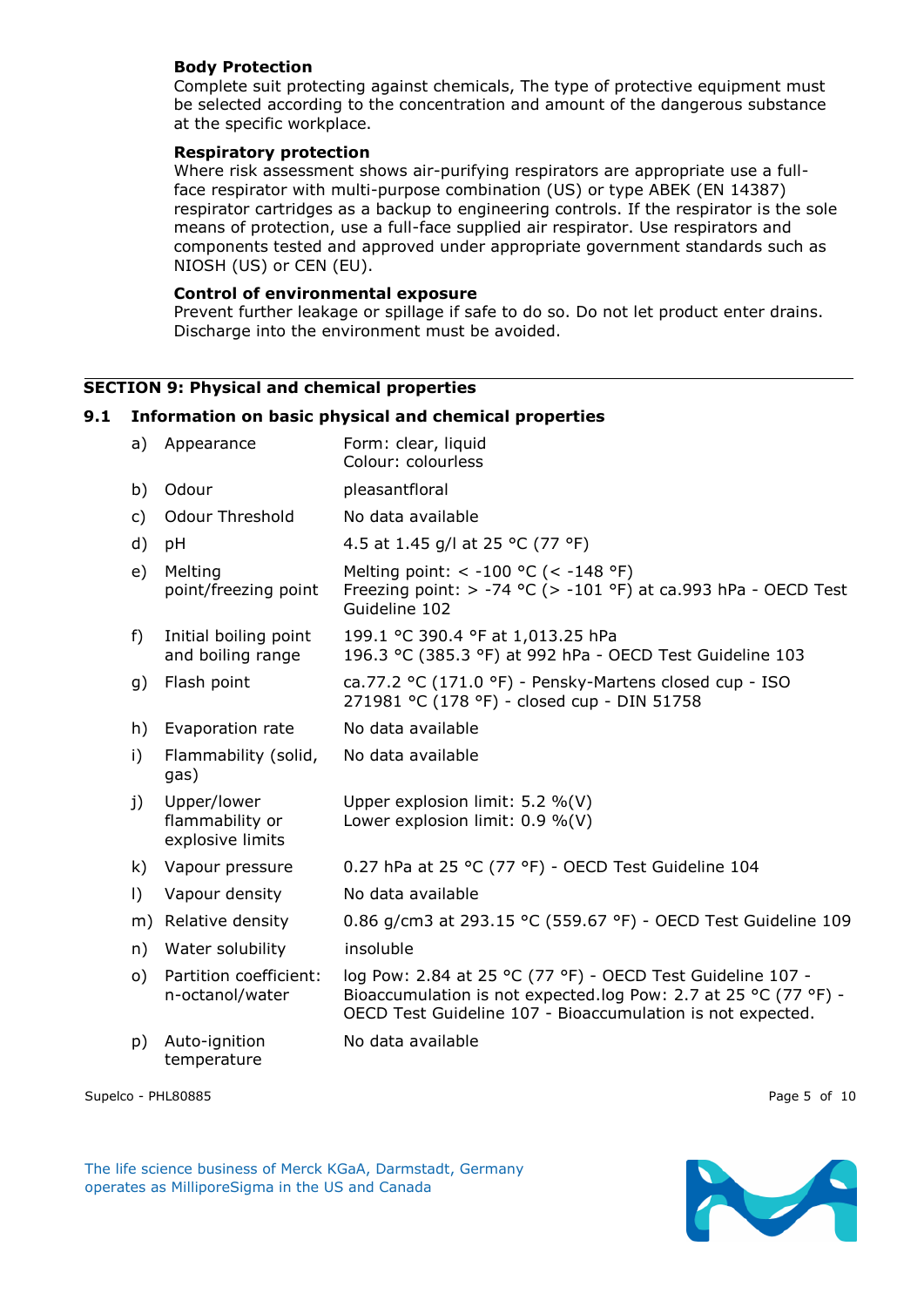- q) Decomposition temperature ca.> 200 °C (ca.> 392 °F) - Distillable in an undecomposed state at normal pressure.
- r) Viscosity No data available
- s) Explosive properties No data available
- t) Oxidizing properties No data available

## **9.2 Other safety information**

Surface tension 8.3 mN/m at 20 °C (68 °F)

## **SECTION 10: Stability and reactivity**

- **10.1 Reactivity** No data available
- **10.2 Chemical stability** Stable under recommended storage conditions.
- **10.3 Possibility of hazardous reactions** No data available
- **10.4 Conditions to avoid** Heat, flames and sparks.
- **10.5 Incompatible materials** Strong oxidizing agents
- **10.6 Hazardous decomposition products** Hazardous decomposition products formed under fire conditions. - Carbon oxides Other decomposition products - No data available In the event of fire: see section 5

# **SECTION 11: Toxicological information**

## **11.1 Information on toxicological effects**

### **Acute toxicity**

LD50 Oral - Rat - male and female - 2,790 mg/kg (OECD Test Guideline 401) LD50 Oral - Mouse - male and female - 2,200 mg/kg (OECD Test Guideline 401) LC50 Inhalation - Mouse - female - 4 h -  $>$  5 mg/l Remarks: (ECHA) LD50 Dermal - Rabbit - 5,610 mg/kg (OECD Test Guideline 402) No data available

## **Skin corrosion/irritation**

Skin - Rabbit Result: Irritating to skin. - 4 h

Supelco - PHL80885 Page 6 of 10

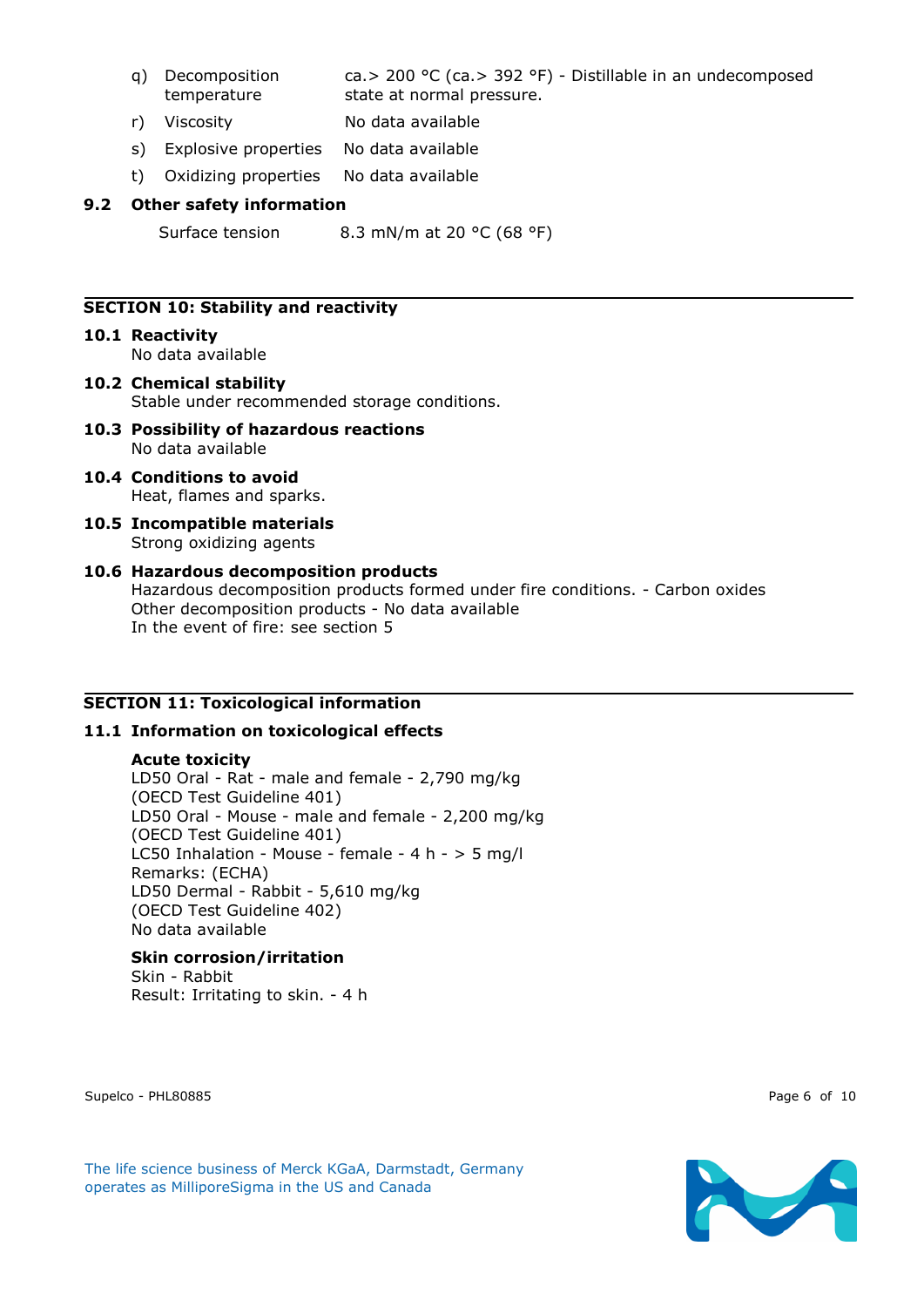(OECD Test Guideline 404)

### **Serious eye damage/eye irritation**

Eyes - Rabbit Result: Irritating to eyes. (OECD Test Guideline 405)

### **Respiratory or skin sensitisation**

Local lymph node assay (LLNA) - Mouse Result: May cause sensitisation by skin contact. (OECD Test Guideline 429)

## **Germ cell mutagenicity**

Ames test Salmonella typhimurium Result: negative In vitro mammalian cell gene mutation test mouse lymphoma cells Result: negative Mutagenicity (mammal cell test): chromosome aberration. Chinese hamster ovary cells Result: negative OECD Test Guideline 474 Mouse - male and female Result: negative OECD Test Guideline 474 Mouse - male and female - Red blood cells (erythrocytes) Result: negative

## **Carcinogenicity**

- IARC: No component of this product present at levels greater than or equal to 0.1% is identified as probable, possible or confirmed human carcinogen by IARC.
- NTP: No component of this product present at levels greater than or equal to 0.1% is identified as a known or anticipated carcinogen by NTP.
- OSHA: No component of this product present at levels greater than or equal to 0.1% is on OSHA's list of regulated carcinogens.

### **Reproductive toxicity**

No data available

#### **Specific target organ toxicity - single exposure** No data available

## **Specific target organ toxicity - repeated exposure**

No data available

## **Aspiration hazard**

No data available

### **Additional Information**

Repeated dose toxicity - Rat - male and female - Oral - 28 Days - No observed adverse effect level - 117 mg/kg

Repeated dose toxicity - Rat - male and female - Dermal - 91 Days - No observed adverse effect level - 250 mg/kg RTECS: RG5775000

Supelco - PHL80885 Page 7 of 10

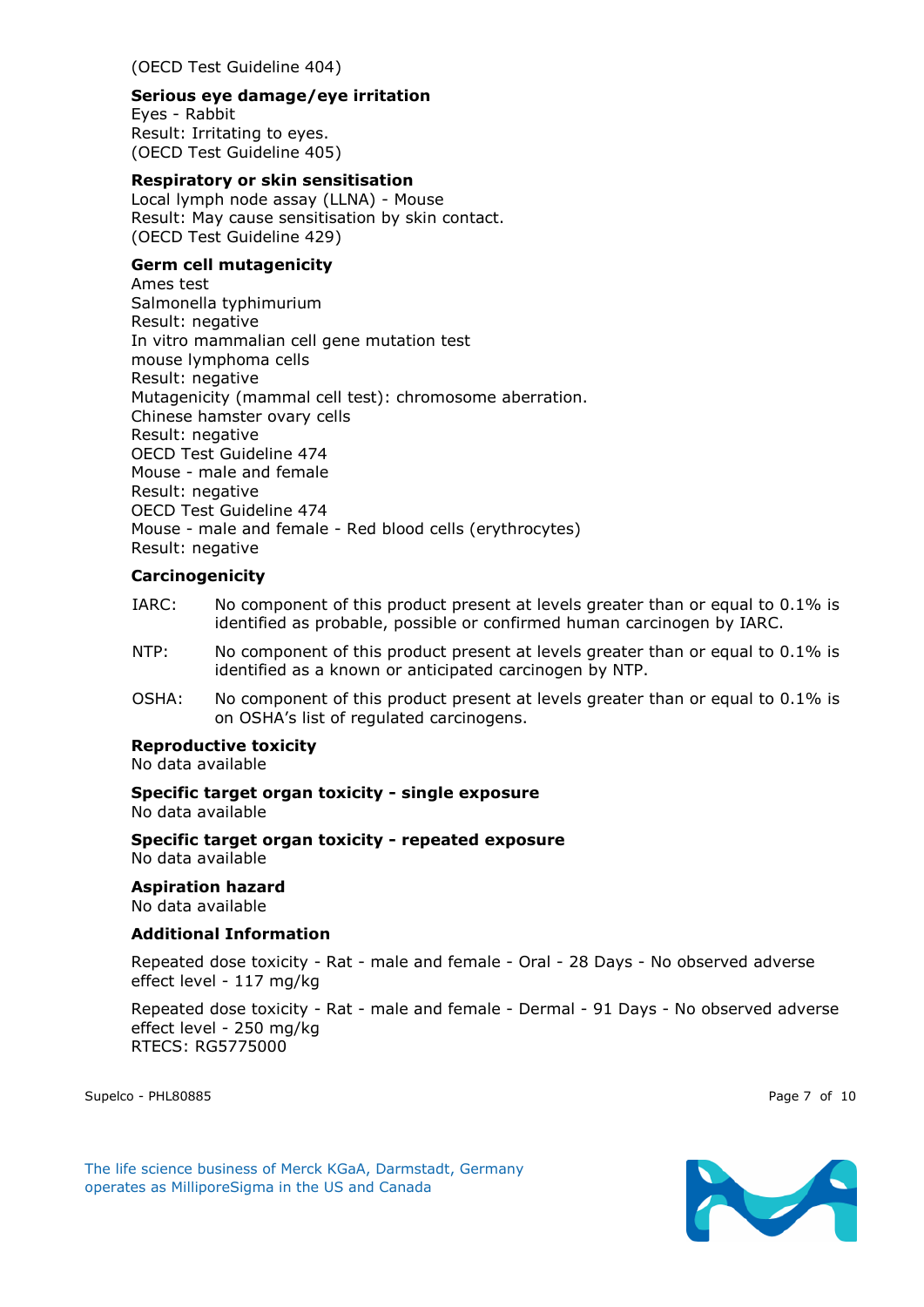To the best of our knowledge, the chemical, physical, and toxicological properties have not been thoroughly investigated.

Other dangerous properties can not be excluded. Handle in accordance with good industrial hygiene and safety practice.

## **SECTION 12: Ecological information**

## **12.1 Toxicity**

| Toxicity to fish                                          | static test LC50 - Oncorhynchus mykiss (rainbow trout) - 27.8 mg/l<br>- 96 h<br>(OECD Test Guideline 203) |
|-----------------------------------------------------------|-----------------------------------------------------------------------------------------------------------|
| Toxicity to daphnia<br>and other aquatic<br>invertebrates | static test EC50 - Daphnia magna (Water flea) - 59 mg/l - 48 h<br>(OECD Test Guideline 202)               |
| Toxicity to algae                                         | static test EC50 - Desmodesmus subspicatus (green algae) - 156.7<br>$mq/l - 96 h$<br>(DIN 38412)          |
|                                                           | static test EC10 - Desmodesmus subspicatus (green algae) - 54.3<br>$mq/l - 96 h$<br>(DIN 38412)           |
| Toxicity to bacteria                                      | static test EC50 - activated sludge - $> 100$ mg/l - 30 h<br>(OECD Test Guideline 209)                    |

## **12.2 Persistence and degradability**

Biodegradability aerobic - Exposure time 28 d Result: 64.2 % - Readily biodegradable. (OECD Test Guideline 301D)

- **12.3 Bioaccumulative potential**
	- No data available
- **12.4 Mobility in soil**

No data available

### **12.5 Results of PBT and vPvB assessment**

PBT/vPvB assessment not available as chemical safety assessment not required/not conducted

### **12.6 Other adverse effects**

An environmental hazard cannot be excluded in the event of unprofessional handling or disposal. Harmful to aquatic life.

Discharge into the environment must be avoided.

The life science business of Merck KGaA, Darmstadt, Germany

operates as MilliporeSigma in the US and Canada

Supelco - PHL80885 Page 8 of 10

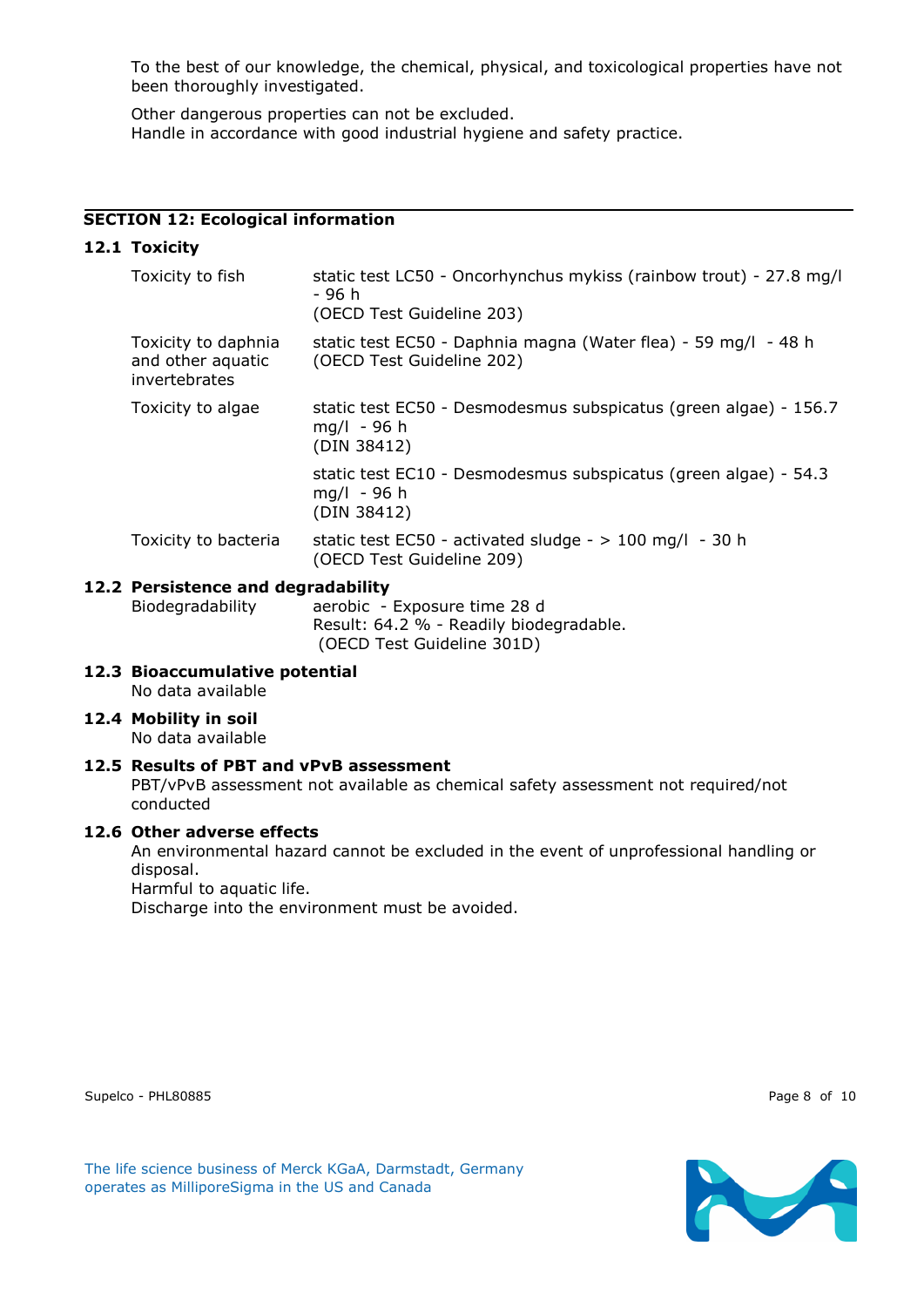## **SECTION 13: Disposal considerations**

## **13.1 Waste treatment methods**

## **Product**

Offer surplus and non-recyclable solutions to a licensed disposal company. This combustible material may be burned in a chemical incinerator equipped with an afterburner and scrubber.

## **Contaminated packaging**

Dispose of as unused product.

# **SECTION 14: Transport information**

# **DOT (US)**

NA-Number: 1993 Class: NONE Packing group: III Proper shipping name: Combustible liquid, n.o.s. (Linalool) Reportable Quantity (RQ): Poison Inhalation Hazard: No

# **IMDG**

Not dangerous goods

# **IATA**

Not dangerous goods

# **SECTION 15: Regulatory information**

# **Massachusetts Right To Know Components**

No components are subject to the Massachusetts Right to Know Act.

# **Pennsylvania Right To Know Components**

Linalool CAS-No. 78-70-6

Revision Date

## **SECTION 16: Other information**

## **Further information**

Copyright 2020 Sigma-Aldrich Co. LLC. License granted to make unlimited paper copies for internal use only.

The above information is believed to be correct but does not purport to be all inclusive and shall be used only as a guide. The information in this document is based on the present state of our knowledge and is applicable to the product with regard to appropriate safety precautions. It does not represent any guarantee of the properties of the product. Sigma-Aldrich Corporation and its Affiliates shall not be held liable for any damage resulting from handling or from contact with the above product. See www.sigma-aldrich.com and/or the reverse side of invoice or packing slip for additional terms and conditions of sale.

Supelco - PHL80885 Page 9 of 10